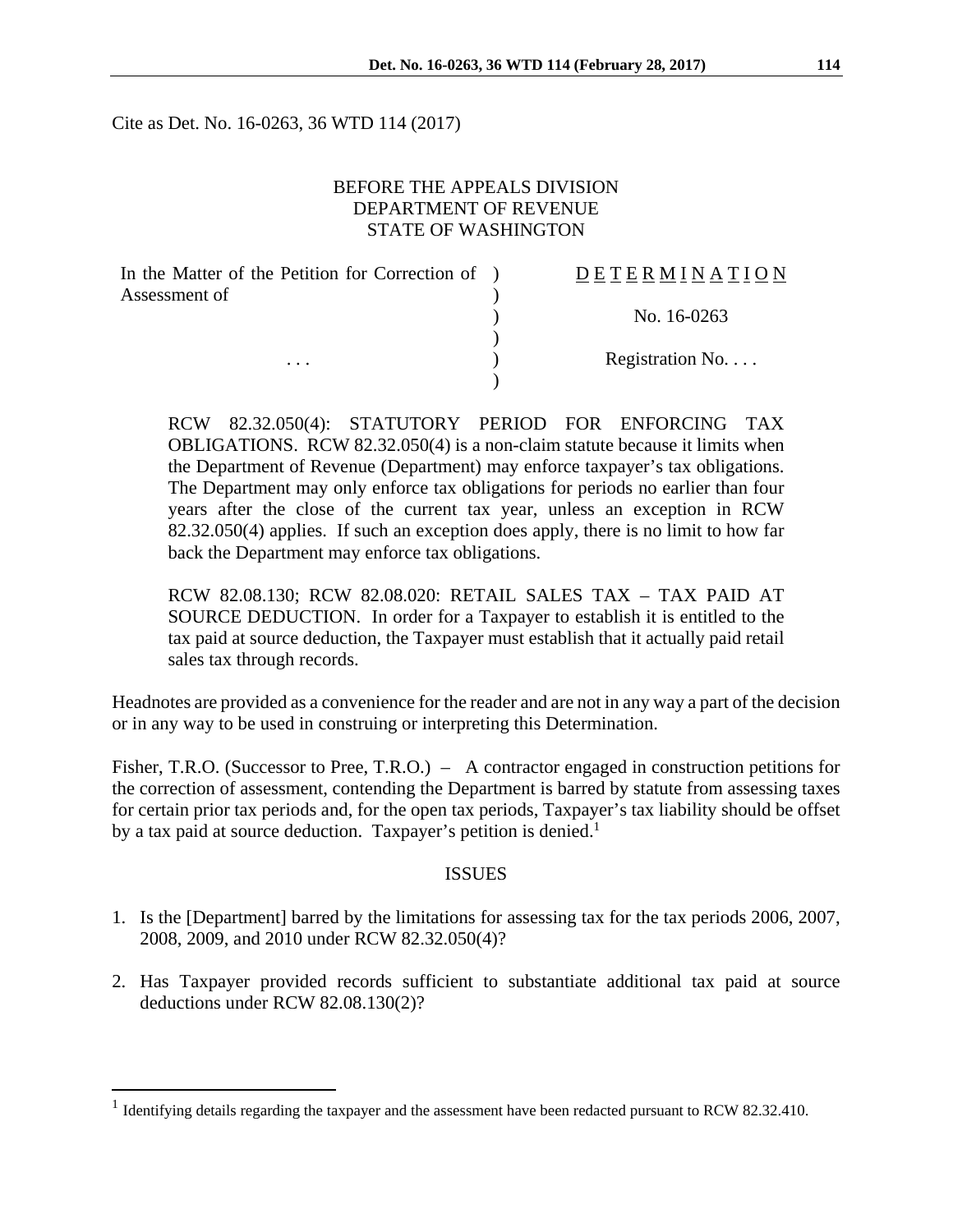# FINDINGS OF FACT

[Taxpayer] is an [out-of-state] limited liability company, which is registered to do business in Washington with its principal place of business [out-of-state]. Taxpayer performed construction services on houses owned by a speculative builder in Washington. Taxpayer prepared purchase orders for the speculative builder, which included charges for retail sales tax. The speculative builder paid Taxpayer the totals on the purchase orders. Taxpayer did not remit sales tax to the [Department].

Taxpayer filed returns for Quarters 1 and 2 of 2006, and Quarter 1 of 2007. On each return, Taxpayer marked that Taxpayer did no business in Washington. Taxpayer did not file any returns for Quarters 3 and 4 of 2006; Quarters 2, 3, and 4 of 2007; 2008; 2009; 2010; 2011; 2012; or 2013.

. . . On November 1, 2013, the Department's Audit Division ("Audit") sent an initial contact letter to Taxpayer. Taxpayer assembled its records and met with the auditor on January 14, 2014. The auditor reviewed Taxpayer's QuickBooks records for the period from January 1, 2006, through December 31, 2013. Taxpayer's purchase orders showed that Taxpayer charged the speculative builder sales tax on home construction in Washington. Taxpayer's QuickBooks also had purchase orders prepared by Taxpayer to the speculative builder, which added, "WASHINGTON TAX" to Taxpayer's subcontractors' prices for Washington jobs.

Audit requested that Taxpayer provide copies of its subcontractor invoices. Taxpayer did not have invoices from the subcontractors, but instead had purchase orders showing an amount billed by each subcontractor to Taxpayer for various jobs; the amounts billed by the subcontractors did not separately state retail sales tax, nor did the purchase orders state that the price listed by the subcontractor included retail sales tax. Taxpayer created invoices to correspond with the full amount charged by the subcontractor and billed those invoices to the speculative builder. However, when creating invoices for the speculative builder, instead of adding retail sales tax to the amount Taxpayer paid to its subcontractors, Taxpayer would factor retail sales out of the subcontractors' prices so that the total amount charged to the speculative builder would match the amount Taxpayer was charged by the subcontractor.

On June 5, 2015, the Department issued two assessments against Taxpayer:

1. Document No. . . . assessed \$ . . . in retail sales tax for the period from January 1, 2006, through December 31, 2008. A 5% assessment penalty of \$ . . . and a \$ . . . delinquent penalty were added, plus  $\$\dots$  in interest.<sup>2</sup> Document No... totaled  $\mathsf{\$}$ ...

2. Document No. . . . assessed \$ . . . in retail sales tax, plus \$ . . . in business and occupation (B&O) tax, offset by a \$ . . . small business tax credit for the period from January 1, 2009, through September 30, 2013. A 5% assessment penalty of \$ ... and a  $\$ \dots$  delinquent penalty were added, plus  $\$ \dots$  in interest.<sup>3</sup> Document  $No. \ldots$  totaled  $\$ \ldots$  due.

 $\overline{a}$ 

<sup>&</sup>lt;sup>2</sup> The Audit Division waived interest for the period February 1, 2014, through April 30, 2015.

 $3$  The Audit Division waived interest for the period February 1, 2014, through April 30, 2015.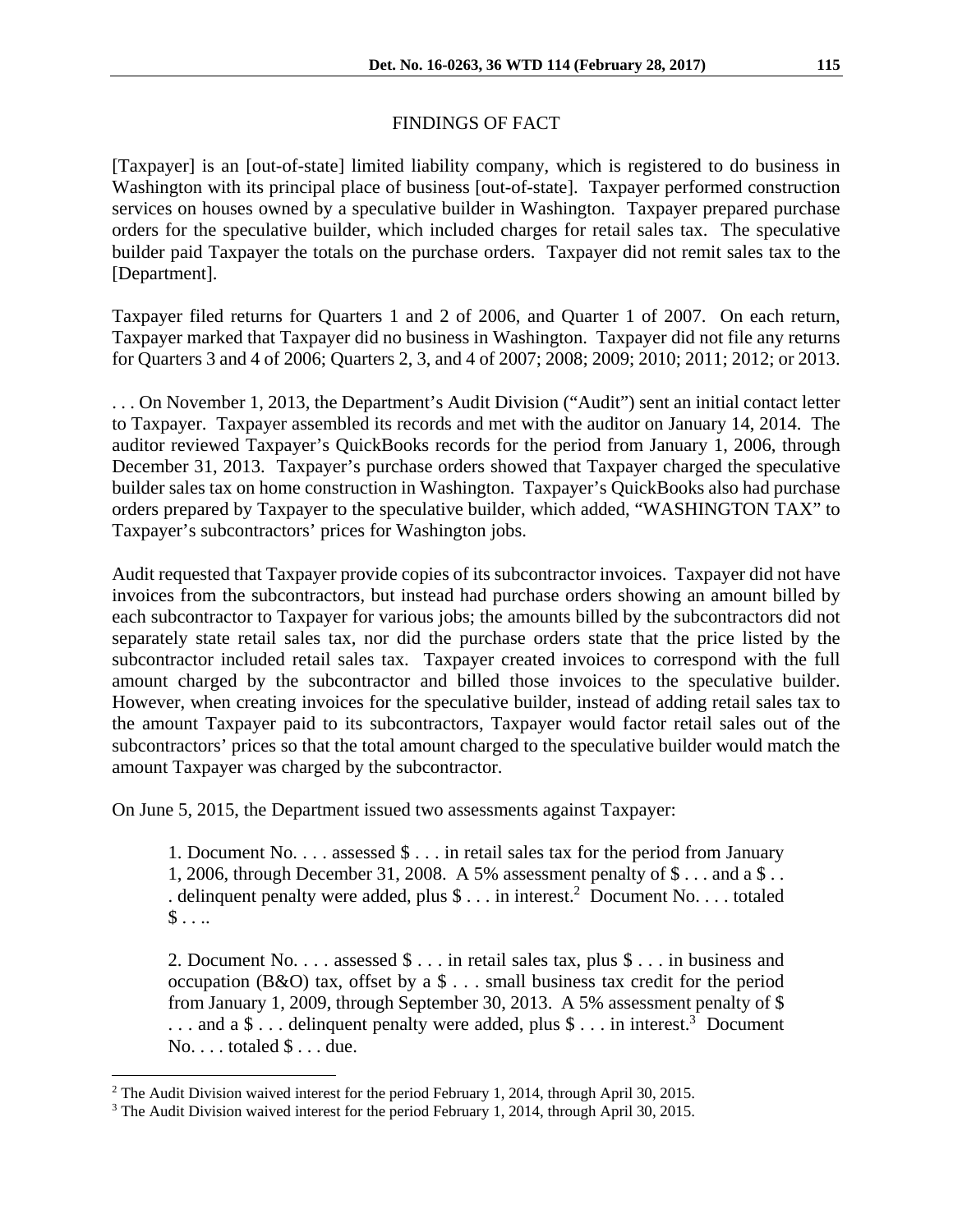Taxpayer appealed both assessments. Taxpayer asserts that the Department could not assess retail sales tax on early years of the audit period because the Department had not found that Taxpayer (1) misrepresented a material fact, (2) agreed to extend the statutory period for assessments, or (3) was unregistered to do business in Washington. Taxpayer also contends the Department could not assess retail sales tax based upon Taxpayer's purchase orders issued to the builder without allowing a tax paid at source credit for the sales tax shown on Taxpayer's purchase orders for the services provided by its subcontractors, and the materials provided by its vendors.

Taxpayer explains that it primarily worked for the same speculative builder, who paid Taxpayer to install drywall in the houses it built. According to Taxpayer, there were no written contracts or invoices between the speculative builder and Taxpayer. Rather, the speculative builder generated an electronic purchase order, which it transmitted to Taxpayer electronically, to pay Taxpayer a specified amount for drywall at each house. The purchase orders added Washington sales tax to arrive at the amount due, which the builder paid upon completion of the work. Taxpayer acknowledges that the total paid included sales tax, which was deposited into Taxpayer's bank account.<sup>4</sup> Taxpayer did not remit the retail sales tax it collected to the Department.

Taxpayer paid the subcontractors to attach, tape, and texture the drywall for each house. The subcontractors did not invoice Taxpayer for each job it performed, but instead combined many jobs together in single purchase orders. The price for each job does not include separately stated retail sales tax.

Taxpayer also claims that it generated purchase orders to its subcontractors showing the tax paid for each order. According to Taxpayer, its accountant advised it to discard its records after three years. Therefore, Taxpayer did not keep its older invoices. However, Taxpayer did retain its electronic purchase orders. The electronic purchase orders between Taxpayer and its subcontractors do not contain separately stated charges for retail sales tax.

After Taxpayer received notice of the audit, it scheduled a meeting with the auditor and made its electronic purchase orders available. The Department allowed the taxpayer a tax paid at source credit for the sales taxes it paid at sources verified with the vendors' invoices in 2013, but not for sales taxes prior to 2013 due to a lack of documentation. Taxpayer did not provide additional records showing retail sales tax paid on its vendor purchases prior to 2013.

Taxpayer also submitted a public records request, and received several documents related to the audit of Taxpayer. One document is titled "Transcript Request." The Transcript Request states that on January 20, 2012, a "Current Audit Assignment" was generated for 2008 through 2011. Taxpayer asserts that this means the Department discovered, or should have discovered, the taxes allegedly owed by Taxpayer by the end of 2012, which would trigger the limitations period for assessments under RCW 82.32.050(4). Taxpayer asserts that because the assessment was not issued until 2015, the assessment can only cover the four years prior to 2015.

 $\overline{a}$ 

<sup>4</sup> Taxpayer asserts in its petition that because Taxpayer did not issue an actual sales invoice to the speculative builder, there was no opportunity to collect retail sales tax by Taxpayer. Because Taxpayer admits it collected and did not remit retail sales tax, and because Taxpayer's records contain purchase records from Taxpayer to the speculative builder that separately state retail sales tax, this argument is without merit. *See* Hearing Notes / Memorandum, Exhibit B (purchase order from Taxpayer to speculative builder separately stating retail sales tax).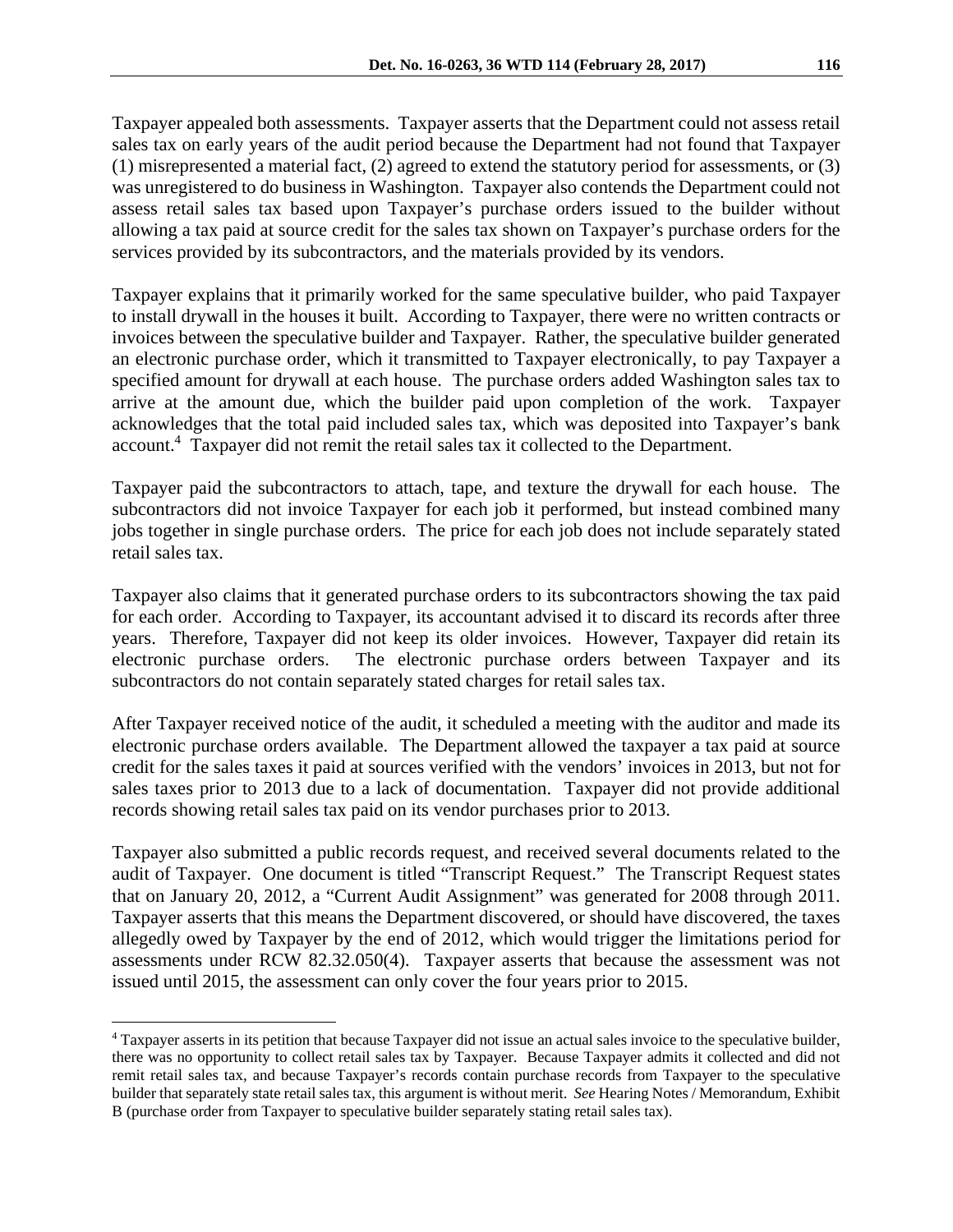# ANALYSIS

## Statutory Period for Assessments

 $\overline{a}$ 

Taxpayer argues the Department may not assess retail sales taxes for periods prior to 2011.

RCW 82.32.050(4) limits the time the Department may issue an assessment of tax to enforce tax obligations:

No assessment or correction of an assessment for additional taxes, penalties, or interest due may be made by the department more than four years after the close of the tax year, except (a) against a taxpayer who has not registered as required by this chapter, (b) upon a showing of fraud or misrepresentation of a material fact by the taxpayer, or (c) where a taxpayer has executed a written waiver of such limitation.

The Department issued two assessments against Taxpayer for tax periods 2006 through 2013 in 2015. Thus, because part of the assessments were issued more than four years after the close of 2015 tax year (i.e., the 2006, 2007, 2008, 2009, and 2010 tax periods), an exception to the statutory period for assessment must apply for the Department to impose tax during the earlier years at issue.

There is no limitation for the period in which an assessment or a correction of assessment can be made upon a showing of misrepresentation of a material fact. RCW 82.32.050(4); *see also* WAC 458-20-230(4). The Department has the burden to show a material misrepresentation by clear, cogent, and convincing evidence. Det. No. 98-039, 19 WTD 101, 105 (2000). Clear, cogent, convincing evidence is that which convinces the trier of fact that the issue is "highly probable," or, stated another way, the evidence must be "positive and unequivocal*.*" *Colonial Imports, Inc. v. Carlton Northwest, Inc.*, 121 Wn.2d 726, 853 P.2d 913 (1993).

Here, not only did Taxpayer collect retail sales tax that it did not remit to the Department, Taxpayer represented to the Department it was not engaged in any activity subject to tax in Washington during the audit period through its tax returns.<sup>5</sup> This was not true. Taxpayer knew it owed Washington taxes as evidenced by its purchase orders and QuickBooks documentation showing that it collected retail sales tax. Taxpayer also admitted it collected retail sales tax. Taxpayer never sent that money to the Department. This misrepresentation was material as it enabled Taxpayer to avoid its duty to pay Washington the retail sales tax Taxpayer held in trust for Washington. Taxpayer's admission that it collected and failed to remit retail sales tax, along with the purchase orders and QuickBooks showing Taxpayer collected retail sales tax, satisfies the clear, cogent, and convincing evidentiary standard.

Moreover, with respect to retail sales tax collected by a seller upon retail sales and not remitted to the Department, WAC 458-20-230(6) provides:

Retail sales tax which is collected by a seller must be remitted to the department of revenue. These amounts are deemed to be held in trust by the seller until paid to the department.

<sup>&</sup>lt;sup>5</sup> Taxpayer had an affirmative duty to file accurate returns and ensure the accuracy of the information entered on its tax returns. RCW 82.32A.030(4)-(5).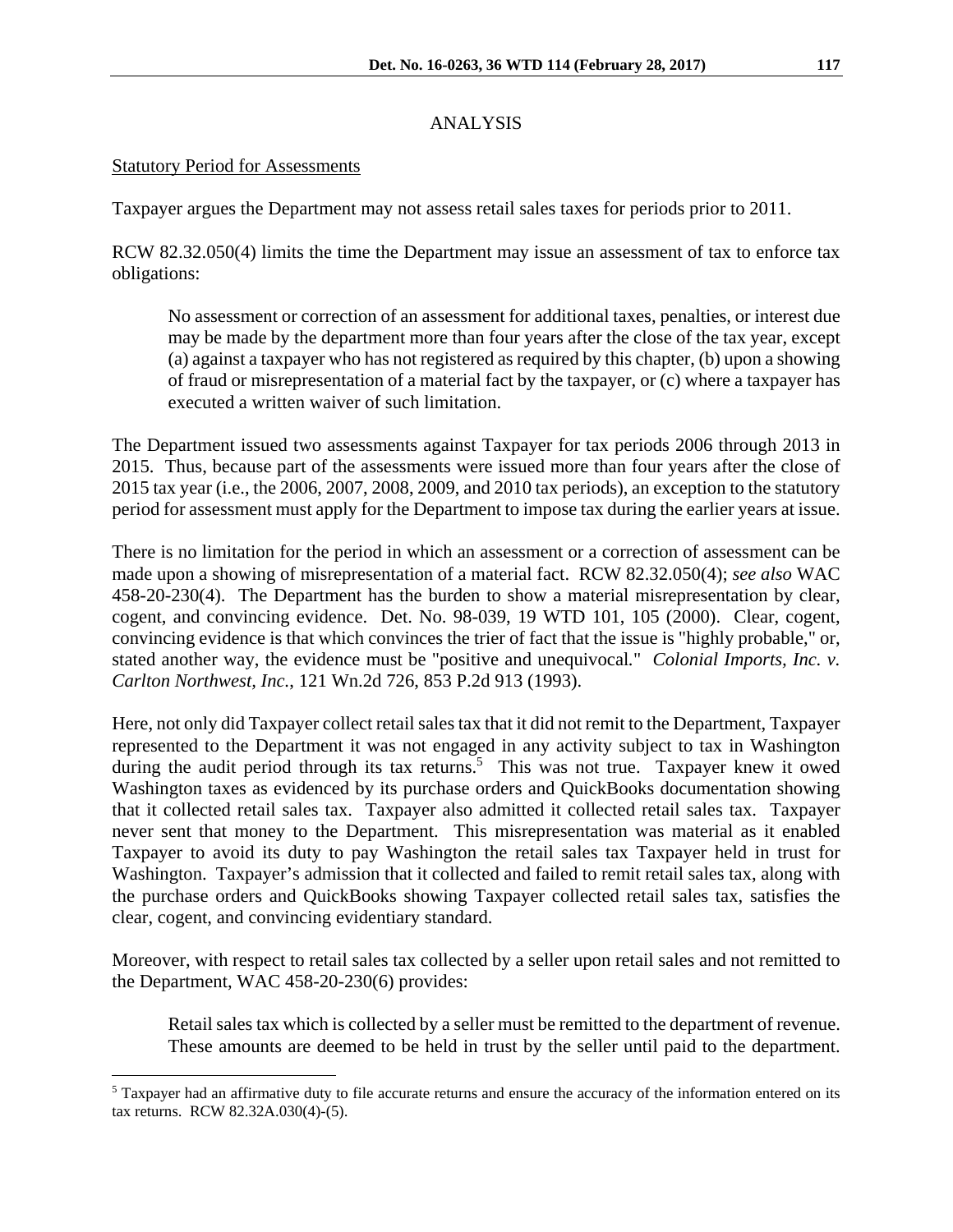(Emphasis added); *see also* WAC 458-20-230(2)(d) (sales tax collected by a seller and not remitted to the Department is grounds to extend the statutory period for assessments). In Det. No. 98-039, 19 WTD 101 (2000), we explained that this exception to the normal four-year time limit is a specific application of the fraud and misrepresentation provisions. It arises out of fraud or misrepresentation that is inferred from the unexcused failure of a fiduciary holding trust funds to pay over such funds to the state. *Id.*; *see also* RCW 82.08.050(2) (sales tax collected by a seller are held in trust by the seller on behalf of the state until paid to the Department). In *Kitsap-Mason Dairymen's Ass'n v. Wash. Tax Comm'n*, 77 Wn.2d 812, 817, 467 P.2d 312 (1970), the Washington Supreme Court explained the unique nature of the retail sales tax scheme: "[i]nherent in RCW 82.08 is the fact that taxes collected in the name of the state are not property of the seller. . . . The integrity of the entire taxing system demands that funds collected as taxes be remitted to the state."

Accordingly, because Taxpayer collected retail sales tax and failed to remit such tax to the Department, and because Taxpayer misrepresented a material fact when it stated it was not conducting any business in Washington while it was in fact collecting retail sales tax, the time limitation in RCW 82.32.050(4) does not apply.

Taxpayer argues that the Department should have discovered Taxpayer's breach of duty on January 20, 2012, the day the "Current Audit Assignment" was generated, or sometime before. Put another way, Taxpayer argues that RCW 82.32.050(4) is a statute of limitations, and that without any equitable tolling of the statute, the Department is barred from assessing these taxes. It is the Department's position that RCW 82.32.050(4) is a nonclaim statute rather than a statute of limitations.

A statute of limitations limits when a party may seek a remedy; conversely, a nonclaim statute limits the time in which a party must enforce a right or enforce an obligation. *Bellevue School Dist. No. 405 v. Brazier Const. Co.*, 100 Wn.2d 776, 784, 675 P.2d 232 (1984) (citing *Lane v. Dept. of Labor & Indus*., 21 Wn.2d 420, 425-6, 151 P.2d 440 (1944)). Nonclaim statutes impose a condition precedent to the enforcement of a right of action, and thus compliance with the statute is a condition precedent to prosecution of a claim. 51 Am. Jur. 2d Limitation of Actions § 23.

The Department is authorized to collect taxes by statute. *See generally* Title 82 RCW. Once four years elapse after the close of a tax year, RCW 82.32.050(4) prevents the Department from enforcing a taxpayer's obligations to pay taxes for that tax year unless an exception applies. Compliance with the four-year time limit in RCW 82.32.050(4), i.e., issuing an assessment before four years following the close of a tax year, is a condition precedent to enforcing tax obligations, so RCW 82.32.050(4) is a nonclaim statute. *See Guy F. Atkinson v. State*, 66 Wn.2d 570, 572, 403 P.2d 880 (1965) ("... strictly speaking the question presented is one of nonclaim, rather than one of statute of limitations. . . . we are concerned with a statute which designates the time allowed for the taking of a step which is a prerequisite to bringing an action.  $\dots$  ."). Accordingly, when the Department discovered or should have discovered Taxpayer's failure to remit the retail sales taxes it collected is irrelevant because Taxpayer misrepresented that it was not doing any business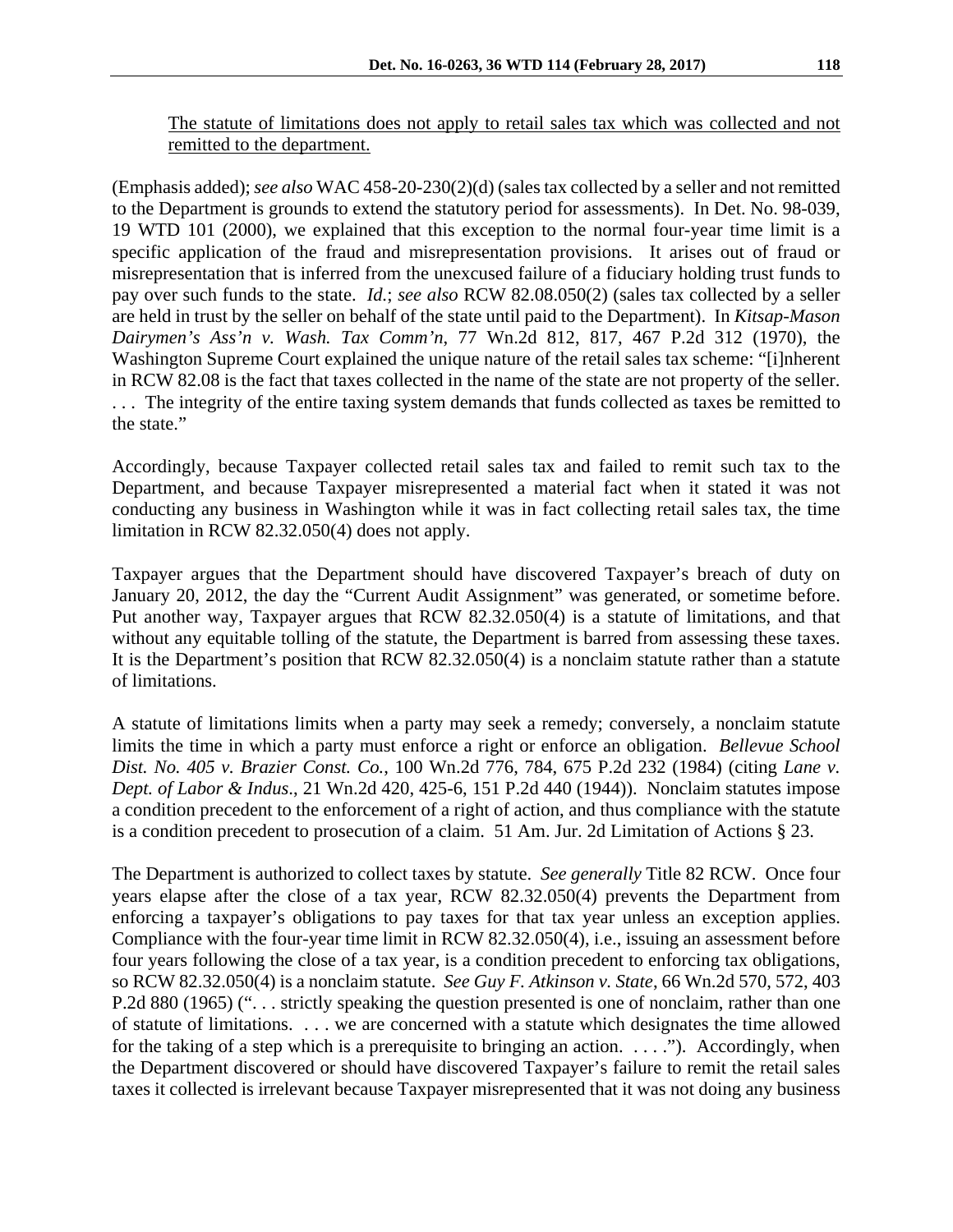in Washington when in fact it was collecting and keeping retail sales tax belonging to the state, thus falling into an exception in the nonclaim statute.<sup>6</sup>

Because Taxpayer collected retail sales tax, which it failed to remit to the Department, the exceptions in the nonclaim statute apply. RCW 82.32.050(4); WAC 458-20-230(4).

# Tax Paid at Source Deduction

RCW 82.08.020 imposes a tax on each retail sale in this state. The retail sales tax is imposed on the buyer, but is normally collected and remitted to the Department by the seller. RCW  $82.08.050(1)-(2)$ .

RCW 82.08.050(9) generally requires retail sales tax to be separately stated on any instrument of sale and states:

[T]he tax required by this chapter to be collected by the seller must be stated separately from the selling price in any sales invoice or other instrument of sale. . . . . Except as otherwise provided in this subsection, for purposes of determining the tax due from the buyer to the seller and from the seller to the department it must be conclusively presumed that the selling price quoted in any price list, sales document, contract or other agreement between the parties does not include the tax imposed by this chapter. But if the seller advertises the price as including the tax or that the seller is paying the tax, the advertised price may not be considered the selling price.

(Emphasis added).

1

Thus, under RCW 82.08.050(9), if a seller does not advertise its price as including the retail sales tax or that the seller is paying the retail sales tax, and the seller does not separately state the retail sales tax in its invoices to its customers, there is a conclusive presumption that the selling price quoted in the price list does not include the retail sales tax.

There are a number of deductions from retail sales tax, one of which is the tax paid at source deduction. Taxpayer maintains that it is entitled to an additional tax paid at source deduction, above and beyond the tax paid at source deduction allowed by the Audit Division. This deduction is found in RCW 82.08.130:

A buyer who pays a tax on all purchases and subsequently resells property or services at retail, without intervening use by the buyer, must collect the tax from the purchaser as otherwise provided by law and is entitled to a deduction on the buyer's tax return equal to the cost to the buyer of the property or service resold upon which retail sales tax has been

<sup>&</sup>lt;sup>6</sup> On its face, RCW 82.32.050(4) contains no reference to whether or not the Department should have "discovered" the tax liability. If the Department discovers tax liability for a tax period more than four years in the past, the Department cannot enforce those obligations unless an exception contained in RCW 82.32.050(4) applies, even if it was practically impossible for the Department to discover the tax liability. Accordingly, Taxpayer's arguments regarding when the Department should have discovered the tax liability are irrelevant to the analysis of whether or not the Department may assess taxes for prior tax periods.